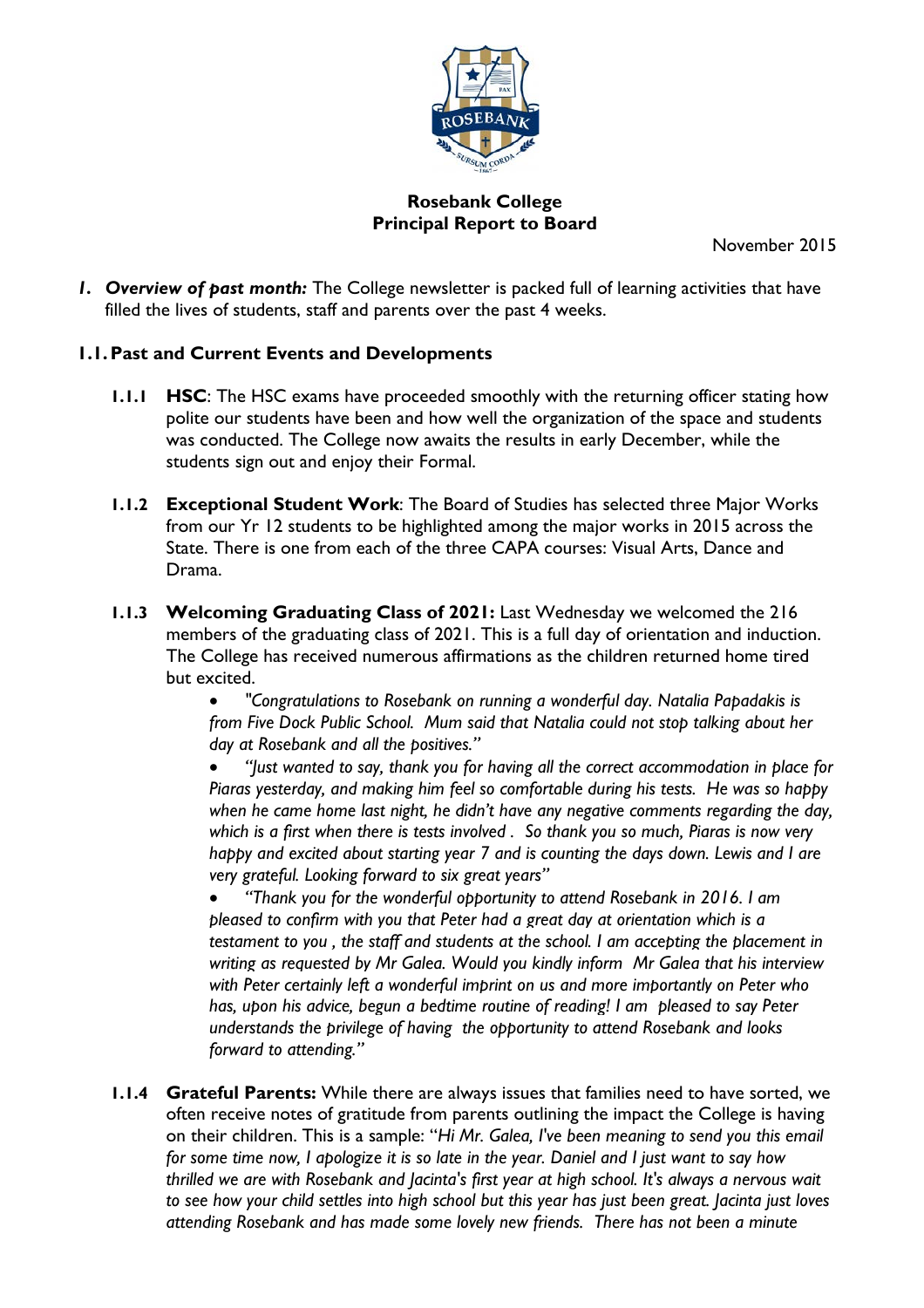*when we have had to worry about her, apart from getting out of bed on time in the mornings! So thank you and your wonderful staff for making her so welcome into the Rosebank community - we feel she is so lucky as both Daniel and I weren't that lucky with our high schools many years ago. We are also very excited for our son, Kaide, to start there in 2017. May God bless you and all the best for the end of this school year."*

**1.1.5 Naplan 2016 (Yr 7 and Yr 9):** A brief summative report is attached for your consideration. Mr. Matthew White (Coordinator of Learning Support), will be attending the Board meeting to review the high lights and answer any questions you might have

## **1.2 Upcoming events include:**

- **1.2.1 Presentation Night 2<sup>nd</sup> December:** This is the evening when we celebrate academic achievements of students in years 7 to 11. All are welcome!
- **1.3 Enrolment Trends and Projected Numbers**: Current enrolment applications continue to flood the College. Interviews for 2017 are continuing for families other than alumni and current families.

|                  | 2016 | 2017 | 2018 | 2019           | 2020 | <b>2021</b> | 2022 | 2023 2024 |     |
|------------------|------|------|------|----------------|------|-------------|------|-----------|-----|
| <b>Girls</b>     | 174  | 202  | 133  | 83             | 60   | 32          | 27   | 18        | 8   |
| <b>Boys</b>      | 224  | 234  | 217  | 4 <sub>1</sub> | 96   | 54          | 27   | 28        | 14  |
| <b>Of These:</b> |      |      |      |                |      |             |      |           |     |
| <b>Current</b>   | 90   | 20   | 62   | 24             |      |             |      |           |     |
| <b>Families</b>  |      |      |      |                |      |             |      |           |     |
| <b>Alumni</b>    | 20   | 24   |      | 5              | 9    | 2           |      |           |     |
| <b>Current</b>   | 216  | 216  | 216  | 216            | 216  | 216         | 216  | 216       | 216 |
| Capacity         |      |      |      |                |      |             |      |           |     |

### *2. Current Significant Issues:*

### *2.1 Significant Educational Updates:*

# **2.1.1 School Improvement Plans**

The Commonwealth Government recently extended (until 1st January 2017), the date by which a school must have a School Improvement Framework and a School Improvement Plan in place, that meet Australian Government criteria. The instrument used by the Federal Minister for Education and Training to extend this, is *The Australian Education (Consequential and Transitional Provisions) (School Improvement Framework and Plans) Specification 2015* (the Specification), which enables approved authorities and schools to continue to manage their improvement processes at the local level. This provides further regulatory certainty to schools, while also reducing duplication with existing state and territory school improvement requirements.

### **2.1.2 Launch of the AISNSW Institute**

The AISNSW Institute was launched on Thursday 29th October. The New South Wales Minister for Education officially launched the Institute and the new Federal Minister for Education and Training, Senator the Hon Simon Birmingham, delivered the keynote speech. This was Minister Birmingham's first address to the schools sector, where he outlined his key priorities for schooling.

The Institute is a think tank which has been established to provide advice to the AIS on strategies to assist independent Schools in NSW to meet the challenges of a rapidly changing educational environment, and to continue providing high quality schooling in a rapidly changing social, political, economic, demographic and technological environment. In providing this advice, the Institute will: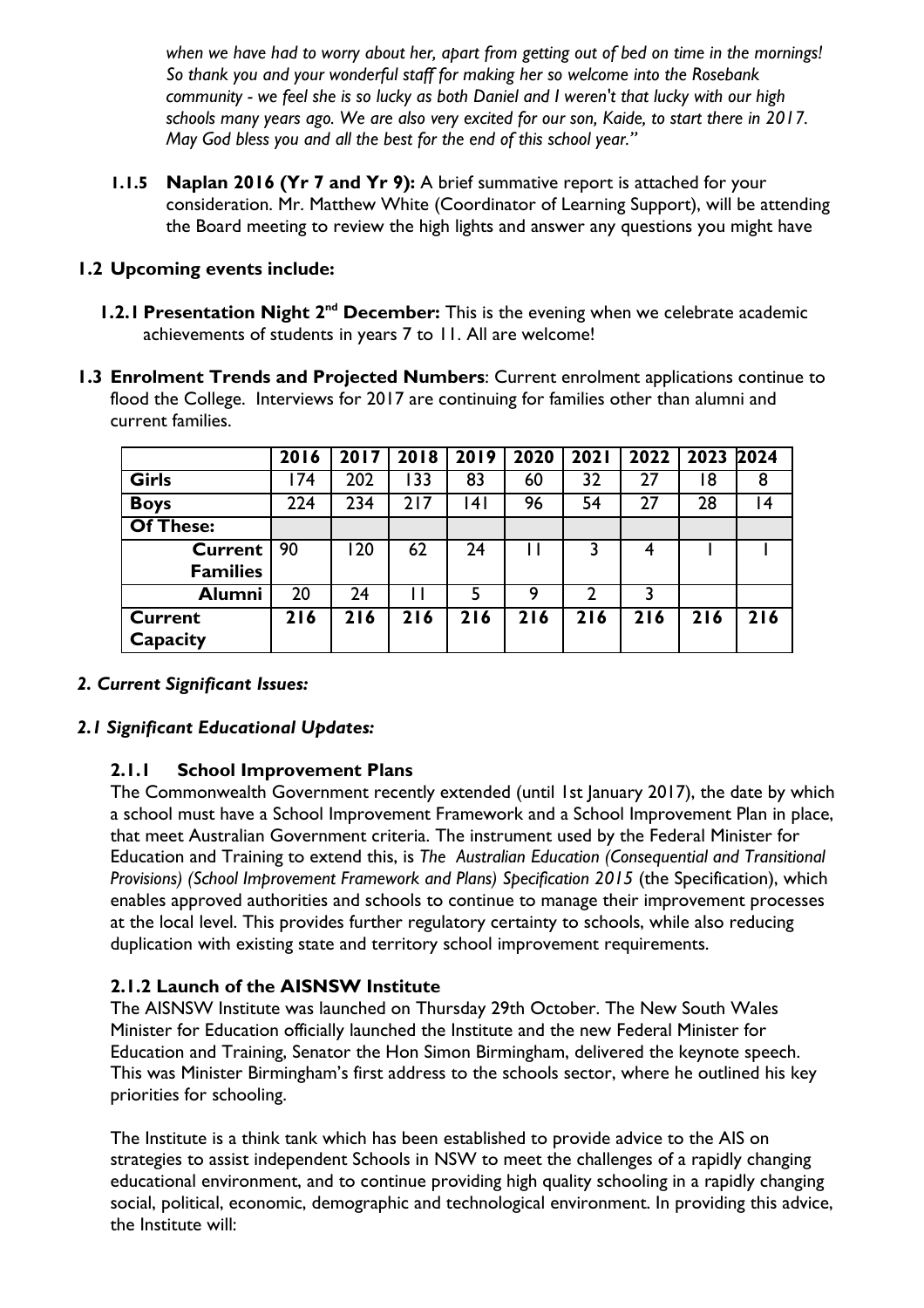- identify and consider the challenges facing the independent school sector
- commission and access research
- undertake data analysis
- consult widely with people who have a particular interest in school education
- actively engage with influential forward thinkers.

## *3 Significant Industrial Issues:*

**3.1 Award Negotiations:** The finalization of the Enterprise Agreement process is near at hand. All materials and briefings have occurred with teachers and support staff and voting will be completed by 13 November. The College is expecting a one off payment to be issued in early December if the proposal is approved.

**3.2 ICT Manager**: An ICT Manager (currently working at Kambala) has been appointed. He commences early in December.

### **3.3 New Regulatory Framework for Approval of Teacher Accreditation Authorities**

During November, BOSTES will be holding a series of three-hour briefings for independent schools

### *4. Risk and Compliance Update:*

**4.1 Complispace Workshop:** The workshop was well received and appreciated by all. A user group of GSE schools has been formed and a forum has been created so that all stay in close contact with each other. For further information and updates see the HR Risk Committee meeting report.

### **4.2 Support for NSW Government Efforts to build Community Cohesion:**

*"The Association of Independent Schools of NSW (AISNSW), supported the suite of measures announced by NSW Premier Mike Baird today in response to the threat of violent extremism. The AISNSW Executive Director, Dr Geoff Newcombe, said the NSW Government had the association's full support and that it would continue to work closely with the government and education authorities. Through the Minister for Education, Adrian Piccoli, the independent schools sector has been working closely with the government and Catholic school sectors to ensure a unified approach to this problem, and we will continue to work with the government and with our member schools in any way necessary to help make our community safer, Dr Newcombe said."* 

Among the measures announced by Premier Baird to help prevent the exploitation and radicalisation of vulnerable young people are: the development of additional resources for teachers and parents that will enable them to identify and manage students who may be influenced by extremist ideologies; enhancement of the case management framework for supporting students at risk; development of a range of community cohesion programs; and the establishment of online and telephone support services for the community and family members to seek advice and information on programs and support services.

**4.3 Relocation of main electrical supply and other adjustments in preparation for stage 4 construction:** All work on the relocation of cables was completed prior to the start of term 4. The student northern access to Harris Road and Queen St has be diverted to a new access point. The bus stop on the eastern boundary (Harris Road) has been moved away from the construction zone. A new entrance into the car park from Harris Street dedicated to staff and visitors has been approved and constructed. This ensures that

about its new regulatory framework for the approval of Teacher Accreditation Authorities (TAAs).